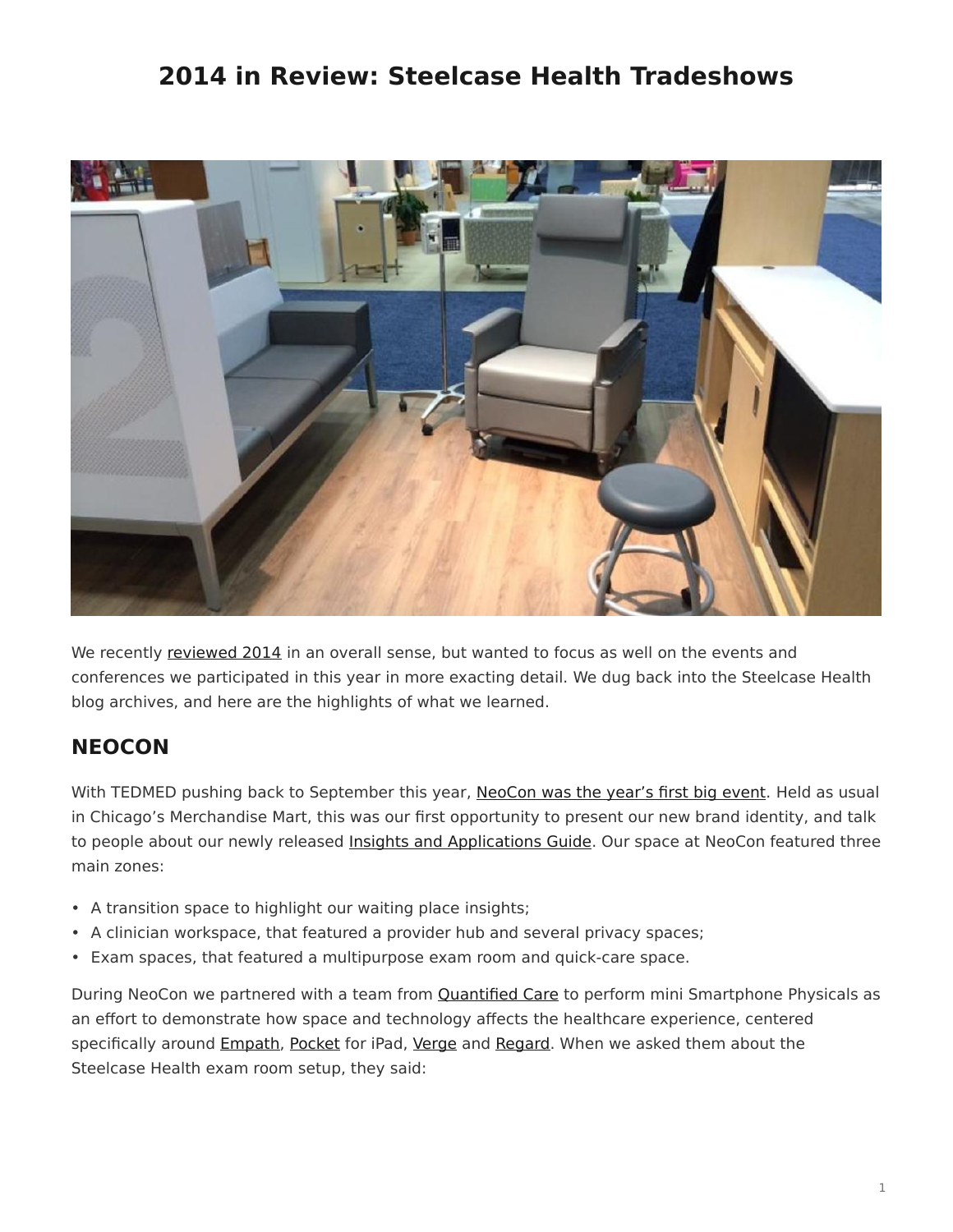The Steelcase Health quick care setup was an ideal use case for the Smartphone Physical and shows great promise as a functional component of both clinical spaces and new spaces where care is now starting to be offered. A space like the Steelcase Health exam room that facilitates quick intake and examination of patients can begin to alleviate the challenge of wasted time in the intake process. Incorporating concepts from the Steelcase exam room, such as the ability to share visuals and data with the patient on a viewing screen, can further improve the functionality and usefulness of these types of spaces.

Read the rest of the interview [here](/blog/medical-technology-and-space-collide-at-neocon-2014/).

### **HEALTH INNOVATION WEEK: MAYO TRANSFORM**

In early September, we featured our first ever Health Innovation Week. The first half centered around the [Mayo Transform symposium,](/blog/health-innovation-week-part-1-transform-2014/) held at the Mayo Clinic in Rochester, MN. The networking and discussions held in the Forum were a highlight of the conference, while the sessions were, as always, very well done. Here are [the presentations](/blog/health-innovation-week-takeaways-from-mayo-transform-and-tedmed/) we found most compelling.

Check out photos from the conference [here](/blog/transform-2014-on-the-ground/).

#### **HEALTH INNOVATION WEEK: TEDMED**

The second half of Health Innovation Week included TEDMED, which took place simultaneously in both Washington DC and San Francisco. After a trip earlier in the year to the [Walker Library of the History of](/blog/tedmed-expands-reach-for-healthcare-innovation/) [Human Imagination](/blog/tedmed-expands-reach-for-healthcare-innovation/), founded and curated by the chairman of TEDMED, Jay Walker, we were very excited for this year's conference. Neither venue of the conference disappointed!

[The Hive, the Great Challenges program, and the main stage program,](https://www.steelcase.com/blog/health-innovation-week-part-2-tedmed-2014/) which we were able to simulcast to different locations around the country, were highlights. Steelcase Health was also able to build a specialized space for a high-tech blood draw offering from [Theranos](http://www.theranos.com/) in The Hive. The unique space for Theranos featured Pocket mobile workstations, Verge stools and various seating options. [Click here](/blog/tedmed-2014-on-the-ground/) for more on the Theranos experience and TEDMED.

[Here are the most compelling presentations](/blog/health-innovation-week-takeaways-from-mayo-transform-and-tedmed/) from the conference.

#### **HEALTHCARE DESIGN CONFERENCE**

[Steelcase Health concluded the year](https://www.steelcase.com/blog/healthcare-design-conference-2014/) as the exclusive Presenting Sponsor of the [Healthcare Design](http://www.healthcaredesignmagazine.com/conference/healthcare-design-conference) [Conference](http://www.healthcaredesignmagazine.com/conference/healthcare-design-conference). The booth at HCD featured an interesting mix of semi-open and semi-private settings that blended accessibility, connection, shared learning and collaboration, while at the same time defining personal space and privacy.

The five main applications in the booth included:

• **Semi-Open Treatment Area**: This application is designed to provide personal space for the patient and family, yet allow them to interact with and support other infusion patients. Together, the full set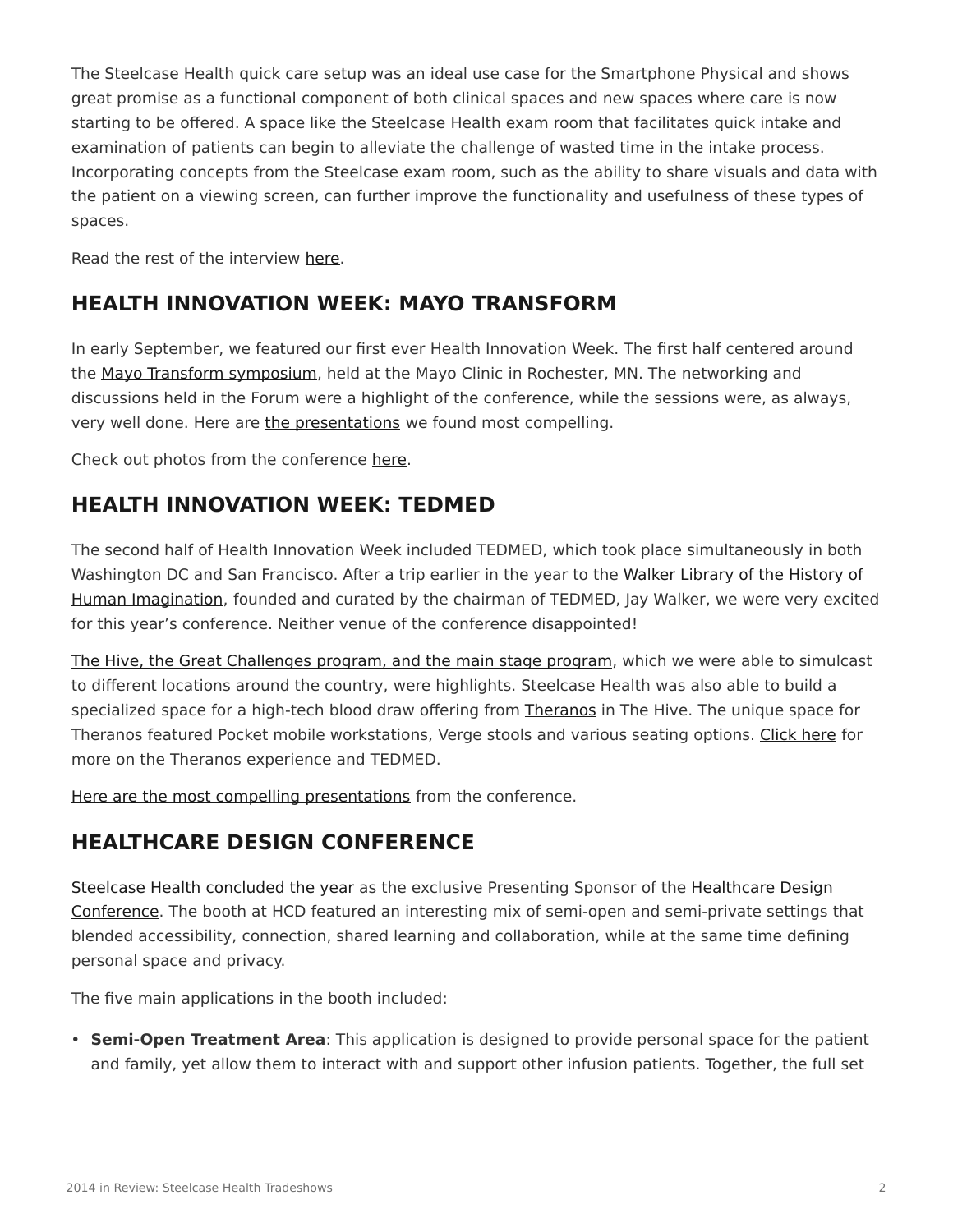of applications in the *[guide](https://www.steelcase.com/resources/documents/steelcase-health-time-change-insights-applications-guide/)* is designed to accommodate many scenarios, from private treatment areas to communal spaces that encourage patients to form friendships and personal support networks with others with similar treatment experiences.

- **Open Nurse Hub**: Clinicians need more than just a place for tasks. They need places that support collaboration, focus, teaching, learning and quick social exchanges, as well as places that enhance their work and their wellbeing.
- **Clinician Respite**: It's designed to be a space that's separated from the rest of the floor for clinicians to recharge, reflect or take care of personal matters.
- **Semi-Private Booth Hospitality**: This is a more casual setting for increased focus while clinicians collaborate or connect.
- **Waiting Space**: Waiting is common in healthcare, yet it tends to be uncomfortable, unproductive and often undermines wellbeing. We believe it is possible to create places for connecting with others, accessing information and reducing stress.



Check out more photos from the conference [here](/blog/healthcare-design-conference-2014-on-the-ground/). The 2013 winner of the AAHID/Steelcase Health Student Fellowship Award wrote a blog post on her experience with the conference; it's an [insightful and](/blog/beyond-ceus-the-value-of-the-healthcare-design-conference/) [worthwhile read](/blog/beyond-ceus-the-value-of-the-healthcare-design-conference/).

Thanks for engaging with us this year – we look forward to an equally rewarding and exciting 2015!

**[+About Steelcase](https://www.steelcase.com/discover/steelcase/our-company/)**

**[+Customer Care](#page-0-0)**

**[+Legal Notices](#page-0-0)**